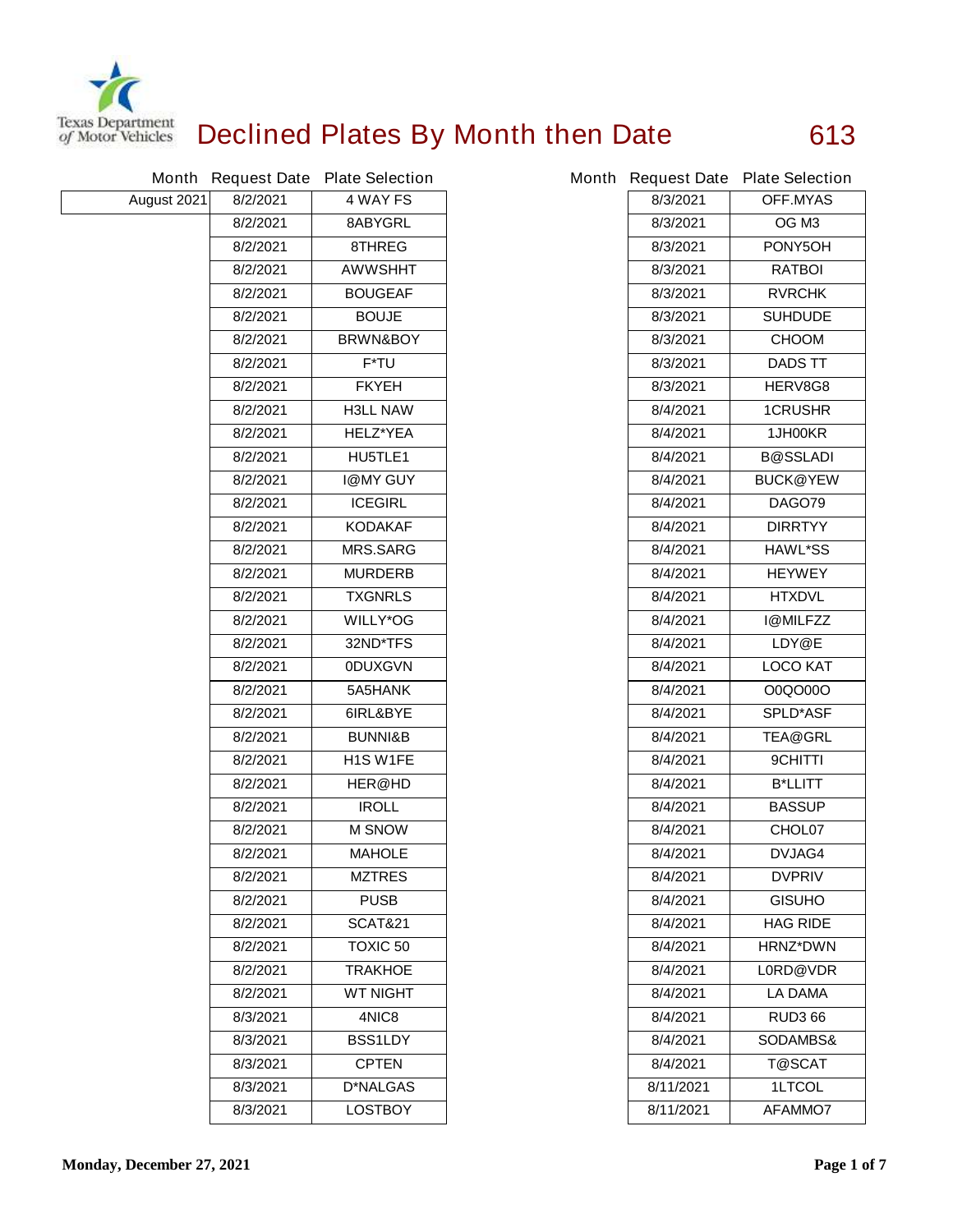|             | <b>Month Request Date</b> | <b>Plate Selection</b> | <b>Month Request Date</b> | <b>Plate Selection</b> |
|-------------|---------------------------|------------------------|---------------------------|------------------------|
| August 2021 | 8/11/2021                 | <b>BIKR CHK</b>        | 8/12/2021                 | WHIP <sub>1</sub>      |
|             | 8/11/2021                 | <b>CLVGRL</b>          | 8/12/2021                 | SYDE-PC                |
|             | 8/11/2021                 | <b>COYOTI</b>          | 8/12/2021                 | <b>RVRCHIC</b>         |
|             | 8/11/2021                 | <b>DVD14*</b>          | 8/12/2021                 | JAG&1322               |
|             | 8/11/2021                 | <b>DVMLCO</b>          | 8/12/2021                 | <b>SQURYL</b>          |
|             | 8/11/2021                 | <b>FKURBNZ</b>         | 8/12/2021                 | 6GODM                  |
|             | 8/11/2021                 | <b>FLGIRL1</b>         | 8/12/2021                 | <b>BENTDEM</b>         |
|             | 8/11/2021                 | <b>GLCCDV</b>          | 8/12/2021                 | <b>ENDAFED</b>         |
|             | 8/11/2021                 | <b>GRLTALK</b>         | 8/12/2021                 | J33P NRD               |
|             | 8/11/2021                 | <b>JVSGRL</b>          | 8/13/2021                 | <b>CAPDAN</b>          |
|             | 8/11/2021                 | LDY@BULL               | 8/13/2021                 | DARRK@AF               |
|             | 8/11/2021                 | <b>RABGAF</b>          | 8/13/2021                 | <b>DICKOUT</b>         |
|             | 8/11/2021                 | 2FASS4U                | 8/13/2021                 | DV0FK5                 |
|             | 8/11/2021                 | <b>CHAPMAN</b>         | 8/13/2021                 | <b>DVGSMF</b>          |
|             | 8/11/2021                 | <b>DV*THC</b>          | 8/13/2021                 | <b>GDVYBZ</b>          |
|             | 8/11/2021                 | <b>GALLPL</b>          | 8/13/2021                 | <b>L8RFOOL</b>         |
|             | 8/11/2021                 | H8 EVS                 | 8/13/2021                 | <b>LEZFLY</b>          |
|             | 8/11/2021                 | <b>HATMBL</b>          | 8/13/2021                 | <b>LILBOY</b>          |
|             | 8/11/2021                 | HOTME5S                | 8/13/2021                 | <b>O0ODO0O</b>         |
|             | 8/11/2021                 | <b>HRNSDN</b>          | 8/13/2021                 | <b>PREZ 007</b>        |
|             | 8/11/2021                 | <b>MRMAYR</b>          | 8/13/2021                 | <b>RADR B8</b>         |
|             | 8/11/2021                 | <b>NOFUKS1</b>         | 8/13/2021                 | SPEC <sub>4</sub>      |
|             | 8/11/2021                 | <b>PRVTR</b>           | 8/13/2021                 | <b>TX*COYOT</b>        |
|             | 8/11/2021                 | SHOCK3D                | 8/13/2021                 | <b>DEVIANT</b>         |
|             | 8/11/2021                 | <b>SLKPUNC</b>         | 8/13/2021                 | &1MISFIT               |
|             | 8/11/2021                 | SMK3Y                  | 8/13/2021                 | *RSQ@                  |
|             | 8/11/2021                 | <b>TATA*22</b>         | 8/13/2021                 | <b>AZZOLE</b>          |
|             | 8/11/2021                 | <b>UTRIPIN</b>         | 8/13/2021                 | <b>BRATT*Z</b>         |
|             | 8/12/2021                 | <b>BIGMF1</b>          | 8/13/2021                 | DVHA5H                 |
|             | 8/12/2021                 | G0LDB0Y                | 8/13/2021                 | <b>FLACOS</b>          |
|             | 8/12/2021                 | <b>HER@VETT</b>        | 8/13/2021                 | <b>FXC CNCR</b>        |
|             | 8/12/2021                 | <b>NASTY R8</b>        | 8/13/2021                 | <b>MR-KJUN</b>         |
|             | 8/12/2021                 | DVAF92                 | 8/13/2021                 | <b>MS HRDHD</b>        |
|             | 8/12/2021                 | <b>WDSMN</b>           | 8/13/2021                 | <b>NO&amp;SUCKR</b>    |
|             | 8/12/2021                 | <b>FK8ITUP</b>         | 8/13/2021                 | <b>SC*EM</b>           |
|             | 8/12/2021                 | <b>RET*CG</b>          | 8/13/2021                 | <b>SHMFH6</b>          |
|             | 8/12/2021                 | <b>PMAN100</b>         | 8/13/2021                 | <b>SHMFH7</b>          |
|             | 8/12/2021                 | SHESHE2                | 8/16/2021                 | 1DR@WOMN               |
|             | 8/12/2021                 | <b>BTR@GAY</b>         | 8/16/2021                 | <b>370Z BOI</b>        |
|             | 8/12/2021                 | <b>GODZMN</b>          | 8/16/2021                 | 6EMILF                 |
|             | 8/12/2021                 | <b>U&amp;SCARED</b>    | 8/16/2021                 | <b>BAMF-TX</b>         |
|             | 8/12/2021                 | <b>TITSOAK</b>         | 8/16/2021                 | <b>BIAATCH</b>         |
|             | 8/12/2021                 | <b>BAD TT</b>          | 8/16/2021                 | <b>BKTFU</b>           |
|             | 8/12/2021                 | <b>SNRKY</b>           | 8/16/2021                 | <b>BOY@UBER</b>        |
|             | 8/12/2021                 | <b>NOSOUL1</b>         | 8/16/2021                 | <b>BOYZMOM</b>         |

|           | <b>Request Date Plate Selection</b> |
|-----------|-------------------------------------|
| 8/12/2021 | WHIP 1                              |
| 8/12/2021 | <b>SYDE-PC</b>                      |
| 8/12/2021 | <b>RVRCHIC</b>                      |
| 8/12/2021 | <b>JAG&amp;1322</b>                 |
| 8/12/2021 | <b>SQURYL</b>                       |
| 8/12/2021 | 6GODM                               |
| 8/12/2021 | <b>BENTDEM</b>                      |
| 8/12/2021 | <b>ENDAFED</b>                      |
| 8/12/2021 | <b>J33P NRD</b>                     |
| 8/13/2021 | <b>CAPDAN</b>                       |
| 8/13/2021 | <b>DARRK@AF</b>                     |
| 8/13/2021 | <b>DICKOUT</b>                      |
| 8/13/2021 | <b>DV0FK5</b>                       |
| 8/13/2021 | <b>DVGSMF</b>                       |
| 8/13/2021 | <b>GDVYBZ</b>                       |
| 8/13/2021 | <b>L8RFOOL</b>                      |
| 8/13/2021 | LEZFLY                              |
| 8/13/2021 | <b>LILBOY</b>                       |
| 8/13/2021 | <b>O0ODO0O</b>                      |
| 8/13/2021 | <b>PREZ 007</b>                     |
| 8/13/2021 | RADR B8                             |
| 8/13/2021 | SPEC <sub>4</sub>                   |
| 8/13/2021 | <b>TX*COYOT</b>                     |
| 8/13/2021 | <b>DEVIANT</b>                      |
| 8/13/2021 | &1MISFIT                            |
| 8/13/2021 | *RSQ@                               |
| 8/13/2021 | <b>AZZOLE</b>                       |
| 8/13/2021 | <b>BRATT*Z</b>                      |
| 8/13/2021 | DVHA5H                              |
| 8/13/2021 | <b>FLACOS</b>                       |
| 8/13/2021 | <b>FXC CNCR</b>                     |
| 8/13/2021 | <b>MR-KJUN</b>                      |
| 8/13/2021 | <b>MS HRDHD</b>                     |
| 8/13/2021 | <b>NO&amp;SUCKR</b>                 |
| 8/13/2021 | <b>SC*EM</b>                        |
| 8/13/2021 | SHMFH 6                             |
| 8/13/2021 | SHMFH 7                             |
| 8/16/2021 | 1DR@WOMN                            |
| 8/16/2021 | 370Z BOI                            |
| 8/16/2021 | 6EMILF                              |
| 8/16/2021 | <b>BAMF-TX</b>                      |
| 8/16/2021 | BIAATCH                             |
| 8/16/2021 | <b>BKTFU</b>                        |
| 8/16/2021 | <b>BOY@UBER</b>                     |
| 8/16/2021 | <b>BOYZMOM</b>                      |
|           |                                     |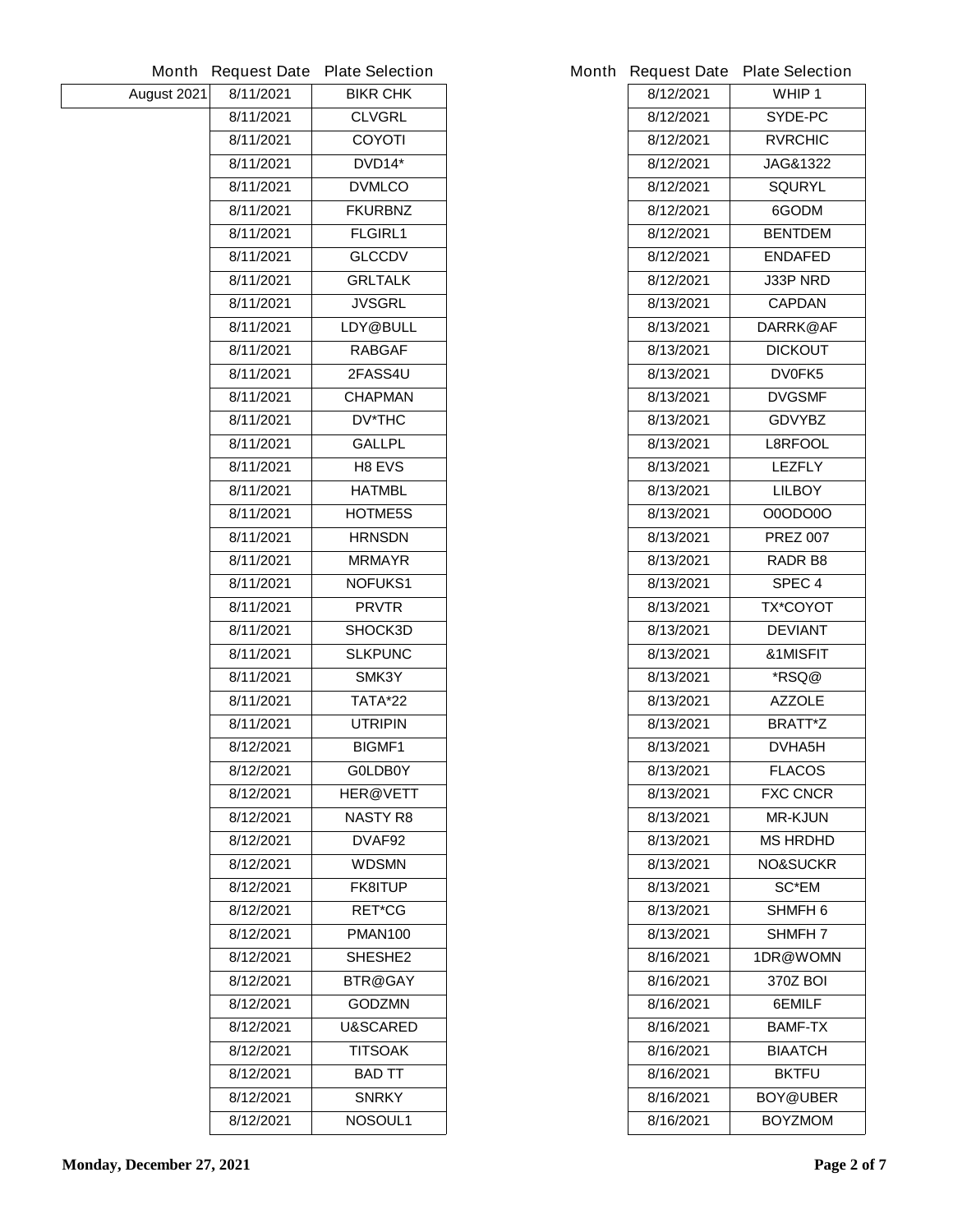|             | <b>Month Request Date</b> | <b>Plate Selection</b> |           | Month Request Date Plate Selection |
|-------------|---------------------------|------------------------|-----------|------------------------------------|
| August 2021 | 8/16/2021                 | <b>BUSDVR</b>          | 8/17/2021 | <b>O-MEANY</b>                     |
|             | 8/16/2021                 | <b>CG GM</b>           | 8/17/2021 | <b>WSFML</b>                       |
|             | 8/16/2021                 | <b>CRAZYEX</b>         | 8/17/2021 | <b>SSHORTY</b>                     |
|             | 8/16/2021                 | DA 5HT                 | 8/17/2021 | <b>V6 KILLA</b>                    |
|             | 8/16/2021                 | <b>DM NUDEZ</b>        | 8/17/2021 | <b>PIKUPMN</b>                     |
|             | 8/16/2021                 | FAFO*9                 | 8/17/2021 | <b>R0BE69</b>                      |
|             | 8/16/2021                 | FK@OFF7                | 8/17/2021 | <b>BEAST*AZ</b>                    |
|             | 8/16/2021                 | <b>FU RONA</b>         | 8/17/2021 | <b>BLKPNHR</b>                     |
|             | 8/16/2021                 | <b>FW GIRL*</b>        | 8/17/2021 | <b>CAPT JCK</b>                    |
|             | 8/16/2021                 | <b>GENT</b>            | 8/17/2021 | DVCM <sub>2</sub>                  |
|             | 8/16/2021                 | <b>GIRLBOZ</b>         | 8/17/2021 | <b>DVMYSS</b>                      |
|             | 8/16/2021                 | <b>HELLIAN</b>         | 8/17/2021 | <b>FKJOEB</b>                      |
|             | 8/16/2021                 | <b>HYGIRL</b>          | 8/17/2021 | GR8DVD                             |
|             | 8/16/2021                 | <b>JUNK&amp;GUY</b>    | 8/17/2021 | <b>ITCWBY</b>                      |
|             | 8/16/2021                 | <b>KKMF</b>            | 8/17/2021 | <b>J@GRLZ</b>                      |
|             | 8/16/2021                 | <b>LMAO V6</b>         | 8/17/2021 | <b>MD@GRL</b>                      |
|             | 8/16/2021                 | M1STR3S                | 8/17/2021 | @BGTTS                             |
|             | 8/16/2021                 | <b>MAJORA</b>          | 8/17/2021 | <b>ARAUZD</b>                      |
|             | 8/16/2021                 | <b>QUIKKEE</b>         | 8/17/2021 | CIA*R                              |
|             | 8/16/2021                 | RR8DER                 | 8/17/2021 | <b>CIA-S</b>                       |
|             | 8/16/2021                 | T3X AFK                | 8/17/2021 | CWBY1                              |
|             | 8/16/2021                 | <b>VILNT</b>           | 8/17/2021 | <b>GRL@FREN</b>                    |
|             | 8/16/2021                 | <b>WATRGRL</b>         | 8/17/2021 | <b>HWT@MESS</b>                    |
|             | 8/16/2021                 | 6&MATT&9               | 8/17/2021 | <b>NORDIC</b>                      |
|             | 8/16/2021                 | 69TURBO                | 8/17/2021 | <b>MRS FAT</b>                     |
|             | 8/16/2021                 | 8008Z                  | 8/17/2021 | <b>SHEETHU</b>                     |
|             | 8/16/2021                 | 8L0NDY                 | 8/18/2021 | <b>FUGO</b>                        |
|             | 8/16/2021                 | 8PTY8                  | 8/18/2021 | 04MCDV                             |
|             | 8/16/2021                 | <b>AVNGERZ</b>         | 8/18/2021 | <b>COW@GIRL</b>                    |
|             | 8/16/2021                 | <b>BBW</b>             | 8/18/2021 | <b>CPL*61</b>                      |
|             | 8/16/2021                 | <b>BHOY</b>            | 8/18/2021 | <b>DVFBAR</b>                      |
|             | 8/16/2021                 | <b>BUBB1ES</b>         | 8/18/2021 | EZ0*B0Y1                           |
|             | 8/16/2021                 | <b>CUGRCAT</b>         | 8/18/2021 | <b>FLYNAV</b>                      |
|             | 8/16/2021                 | DV5M0B                 | 8/18/2021 | FMFS8                              |
|             | 8/16/2021                 | -DWAGN                 | 8/18/2021 | <b>FUK*GASS</b>                    |
|             | 8/16/2021                 | FT HKR                 | 8/18/2021 | H3LLR2R                            |
|             | 8/16/2021                 | <b>HCG</b>             | 8/18/2021 | <b>LEO 75</b>                      |
|             | 8/16/2021                 | IGBO@QN                | 8/18/2021 | <b>MYHMGRL</b>                     |
|             | 8/16/2021                 | JAG 69                 | 8/18/2021 | <b>OH3 USMC</b>                    |
|             | 8/16/2021                 | <b>JUICE*ME</b>        | 8/18/2021 | <b>SA*GUY</b>                      |
|             | 8/16/2021                 | <b>M ADDICT</b>        | 8/18/2021 | <b>SGTMJH</b>                      |
|             | 8/16/2021                 | <b>SLWPOK3</b>         | 8/18/2021 | SNOM@N                             |
|             | 8/16/2021                 | <b>TNA&amp;SNO</b>     | 8/18/2021 | TATA55                             |
|             | 8/16/2021                 | <b>WOLFPKR</b>         | 8/18/2021 | <b>YUSOMAD</b>                     |
|             | 8/16/2021                 | YOU&LOSE               | 8/18/2021 | 5NW4LKE                            |

|           | <b>Request Date Plate Selection</b> |
|-----------|-------------------------------------|
| 8/17/2021 | <b>O-MEANY</b>                      |
| 8/17/2021 | <b>WSFML</b>                        |
| 8/17/2021 | <b>SSHORTY</b>                      |
| 8/17/2021 | <b>V6 KILLA</b>                     |
| 8/17/2021 | <b>PIKUPMN</b>                      |
| 8/17/2021 | R0BE69                              |
| 8/17/2021 | <b>BEAST*AZ</b>                     |
| 8/17/2021 | <b>BLKPNHR</b>                      |
| 8/17/2021 | <b>CAPT JCK</b>                     |
| 8/17/2021 | <b>DVCM2</b>                        |
| 8/17/2021 | <b>DVMYSS</b>                       |
| 8/17/2021 | <b>FKJOEB</b>                       |
| 8/17/2021 | <b>GR8DVD</b>                       |
| 8/17/2021 | <b>ITCWBY</b>                       |
| 8/17/2021 | <b>J@GRLZ</b>                       |
| 8/17/2021 | <b>MD@GRL</b>                       |
| 8/17/2021 | @BGTTS                              |
| 8/17/2021 | <b>ARAUZD</b>                       |
| 8/17/2021 | CIA*R                               |
| 8/17/2021 | CIA-S                               |
| 8/17/2021 | CWBY1                               |
| 8/17/2021 | <b>GRL@FREN</b>                     |
| 8/17/2021 | <b>HWT@MESS</b>                     |
| 8/17/2021 | <b>NORDIC</b>                       |
| 8/17/2021 | <b>MRS FAT</b>                      |
| 8/17/2021 | <b>SHEETHU</b>                      |
| 8/18/2021 | <b>FUGO</b>                         |
| 8/18/2021 | 04MCDV                              |
| 8/18/2021 | <b>COW@GIRL</b>                     |
| 8/18/2021 | CPL*61                              |
| 8/18/2021 | <b>DVFBAR</b>                       |
| 8/18/2021 | EZ0*B0Y1                            |
| 8/18/2021 | <b>FLYNAV</b>                       |
| 8/18/2021 | <b>FMFS8</b>                        |
| 8/18/2021 | <b>FUK*GASS</b>                     |
| 8/18/2021 | <b>H3LLR2R</b>                      |
| 8/18/2021 | LEO 75                              |
| 8/18/2021 | <b>MYHMGRL</b>                      |
| 8/18/2021 | OH3 USMC                            |
| 8/18/2021 | <b>SA*GUY</b>                       |
| 8/18/2021 | SGTMJH                              |
| 8/18/2021 | <b>SNOM@N</b>                       |
| 8/18/2021 | TATA55                              |
| 8/18/2021 | YUSOMAD                             |
| 8/18/2021 | 5NW4LKE                             |
|           |                                     |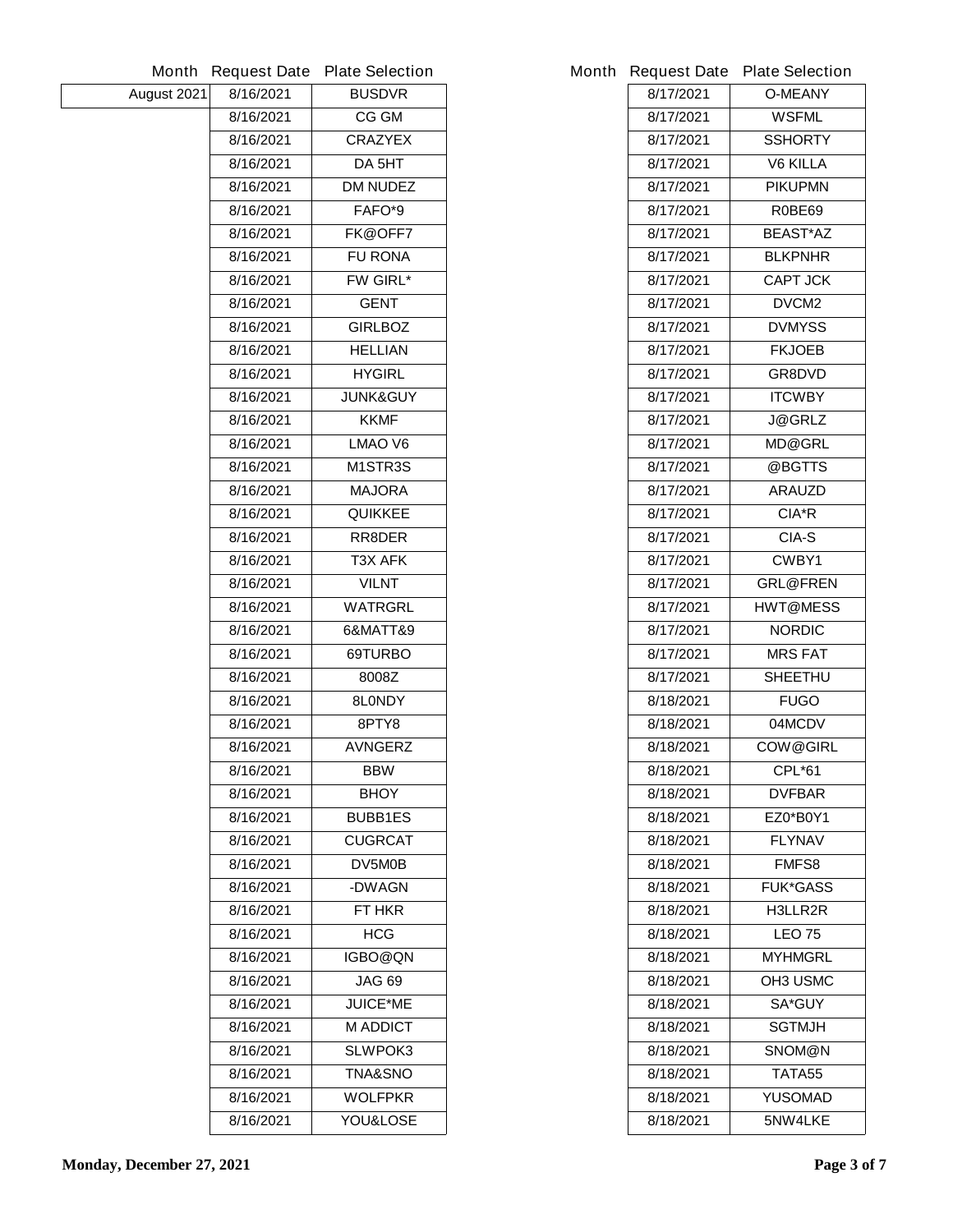|             | <b>Month Request Date</b> | <b>Plate Selection</b> |           | Month Request Date Plate Selection |
|-------------|---------------------------|------------------------|-----------|------------------------------------|
| August 2021 | 8/18/2021                 | <b>69 AMX</b>          | 8/19/2021 | <b>JUST TRI</b>                    |
|             | 8/18/2021                 | <b>DASOMBS</b>         | 8/19/2021 | <b>OGYPSY</b>                      |
|             | 8/18/2021                 | <b>DIVATTY</b>         | 8/19/2021 | R3DPIL                             |
|             | 8/18/2021                 | <b>DKHAUS</b>          | 8/19/2021 | <b>REBLYEL</b>                     |
|             | 8/18/2021                 | EROS-1                 | 8/19/2021 | <b>SAVAGE7</b>                     |
|             | 8/18/2021                 | <b>ETHNICS</b>         | 8/19/2021 | TR&MP                              |
|             | 8/18/2021                 | <b>FARTLEK</b>         | 8/19/2021 | <b>VRF NERD</b>                    |
|             | 8/18/2021                 | <b>GRND HRD</b>        | 8/19/2021 | <b>WWG ONE</b>                     |
|             | 8/18/2021                 | <b>HOLDINN</b>         | 8/20/2021 | 1GRUNT                             |
|             | 8/18/2021                 | <b>IRA8DV</b>          | 8/20/2021 | DRGN@L8Y                           |
|             | 8/18/2021                 | <b>LEORGZ</b>          | 8/20/2021 | <b>GN LEE01</b>                    |
|             | 8/18/2021                 | <b>LIKHITH</b>         | 8/20/2021 | <b>HTSMN</b>                       |
|             | 8/18/2021                 | <b>MAD*MAXX</b>        | 8/20/2021 | <b>LADYVC</b>                      |
|             | 8/18/2021                 | <b>OLDGOB</b>          | 8/20/2021 | <b>NEGRITO</b>                     |
|             | 8/18/2021                 | <b>PIPEGNG</b>         | 8/20/2021 | <b>OG300</b>                       |
|             | 8/18/2021                 | PORC4S                 | 8/20/2021 | <b>P1CHICK</b>                     |
|             | 8/18/2021                 | <b>PRSIAN</b>          | 8/20/2021 | PTMF4                              |
|             | 8/18/2021                 | <b>SMOKDV</b>          | 8/20/2021 | <b>PUNSH3R</b>                     |
|             | 8/18/2021                 | <b>VA*BOI</b>          | 8/20/2021 | <b>WAP MKER</b>                    |
|             | 8/18/2021                 | <b>XXXWOLF</b>         | 8/20/2021 | <b>WPSMF</b>                       |
|             | 8/19/2021                 | 20 USMC                | 8/20/2021 | <b>YLLAGRL</b>                     |
|             | 8/19/2021                 | 6ETUSUM                | 8/20/2021 | 5UKADUK                            |
|             | 8/19/2021                 | <b>BLACKAT</b>         | 8/20/2021 | <b>MTYICE6</b>                     |
|             | 8/19/2021                 | <b>DBOYMC</b>          | 8/20/2021 | <b>93 NUB</b>                      |
|             | 8/19/2021                 | DV2LT1                 | 8/20/2021 | <b>AZZMN</b>                       |
|             | 8/19/2021                 | DVX6M                  | 8/20/2021 | <b>B4NGDV</b>                      |
|             | 8/19/2021                 | <b>FUJK</b>            | 8/20/2021 | <b>DVMLLY</b>                      |
|             | 8/19/2021                 | <b>ICECAR</b>          | 8/20/2021 | <b>EL CHGON</b>                    |
|             | 8/19/2021                 | <b>MACKDDY</b>         | 8/20/2021 | <b>K*CULERA</b>                    |
|             | 8/19/2021                 | <b>MUUV OVA</b>        | 8/20/2021 | LOL5.0HH                           |
|             | 8/19/2021                 | <b>PACC*MAN</b>        | 8/20/2021 | <b>NTNRMAL</b>                     |
|             | 8/19/2021                 | <b>STUGATZ</b>         | 8/20/2021 | <b>SWT@CHKZ</b>                    |
|             | 8/19/2021                 | <b>SUPRMN 2</b>        | 8/20/2021 | <b>URBOHO</b>                      |
|             | 8/19/2021                 | Y@H8T                  | 8/20/2021 | <b>WR3CKIT</b>                     |
|             | 8/19/2021                 | <b>F@JG0RDN</b>        | 8/23/2021 | <b>DRUGDLR</b>                     |
|             | 8/19/2021                 | 3L*N3CIO               | 8/23/2021 | <b>DIVAESQ</b>                     |
|             | 8/19/2021                 | <b>BLKLSM</b>          | 8/23/2021 | <b>ROTRGRL@</b>                    |
|             | 8/19/2021                 | BOOZER1                | 8/23/2021 | ODW2FYB*                           |
|             | 8/19/2021                 | <b>BUNEE</b>           | 8/23/2021 | <b>46SUCKS</b>                     |
|             | 8/19/2021                 | <b>DANK 777</b>        | 8/23/2021 | <b>WLDMN</b>                       |
|             | 8/19/2021                 | <b>DREGS</b>           | 8/23/2021 | <b>DODGE MF</b>                    |
|             | 8/19/2021                 | <b>DVL2DG</b>          | 8/23/2021 | <b>BG CDV</b>                      |
|             | 8/19/2021                 | <b>FR3TAIL</b>         | 8/23/2021 | 0 FUCKS                            |
|             | 8/19/2021                 | <b>GRINNND</b>         | 8/23/2021 | <b>SUBAMAN</b>                     |
|             | 8/19/2021                 | <b>HRD HUSL</b>        | 8/23/2021 | <b>SANCHA2</b>                     |
|             |                           |                        |           |                                    |

|           | <b>Request Date Plate Selection</b> |
|-----------|-------------------------------------|
| 8/19/2021 | <b>JUST TRI</b>                     |
| 8/19/2021 | <b>OGYPSY</b>                       |
| 8/19/2021 | <b>R3DPIL</b>                       |
| 8/19/2021 | <b>REBLYEL</b>                      |
| 8/19/2021 | <b>SAVAGE7</b>                      |
| 8/19/2021 | TR&MP                               |
| 8/19/2021 | <b>VRF NERD</b>                     |
| 8/19/2021 | <b>WWG ONE</b>                      |
| 8/20/2021 | <b>1GRUNT</b>                       |
| 8/20/2021 | <b>DRGN@L8Y</b>                     |
| 8/20/2021 | <b>GN LEE01</b>                     |
| 8/20/2021 | <b>HTSMN</b>                        |
| 8/20/2021 | LADYVC                              |
| 8/20/2021 | <b>NEGRITO</b>                      |
| 8/20/2021 | <b>OG300</b>                        |
| 8/20/2021 | <b>P1CHICK</b>                      |
| 8/20/2021 | PTMF4                               |
| 8/20/2021 | <b>PUNSH3R</b>                      |
| 8/20/2021 | <b>WAP MKER</b>                     |
| 8/20/2021 | <b>WPSMF</b>                        |
| 8/20/2021 | <b>YLLAGRL</b>                      |
| 8/20/2021 | <b>5UKADUK</b>                      |
| 8/20/2021 | <b>MTYICE6</b>                      |
| 8/20/2021 | <b>93 NUB</b>                       |
| 8/20/2021 | <b>AZZMN</b>                        |
| 8/20/2021 | <b>B4NGDV</b>                       |
| 8/20/2021 | <b>DVMLLY</b>                       |
| 8/20/2021 | <b>EL CHGON</b>                     |
| 8/20/2021 | <b>K*CULERA</b>                     |
| 8/20/2021 | LOL5.0HH                            |
| 8/20/2021 | NTNRMAL                             |
| 8/20/2021 | <b>SWT@CHKZ</b>                     |
| 8/20/2021 | <b>URBOHO</b>                       |
| 8/20/2021 | <b>WR3CK IT</b>                     |
| 8/23/2021 | <b>DRUGDLR</b>                      |
| 8/23/2021 | DIVAESQ                             |
| 8/23/2021 | <b>ROTRGRL@</b>                     |
| 8/23/2021 | ODW2FYB*                            |
| 8/23/2021 | <b>46SUCKS</b>                      |
| 8/23/2021 | WLDMN                               |
| 8/23/2021 | <b>DODGE MF</b>                     |
| 8/23/2021 | <b>BG CDV</b>                       |
| 8/23/2021 | 0 FUCKS                             |
| 8/23/2021 | SUBAMAN                             |
| 8/23/2021 | <b>SANCHA2</b>                      |
|           |                                     |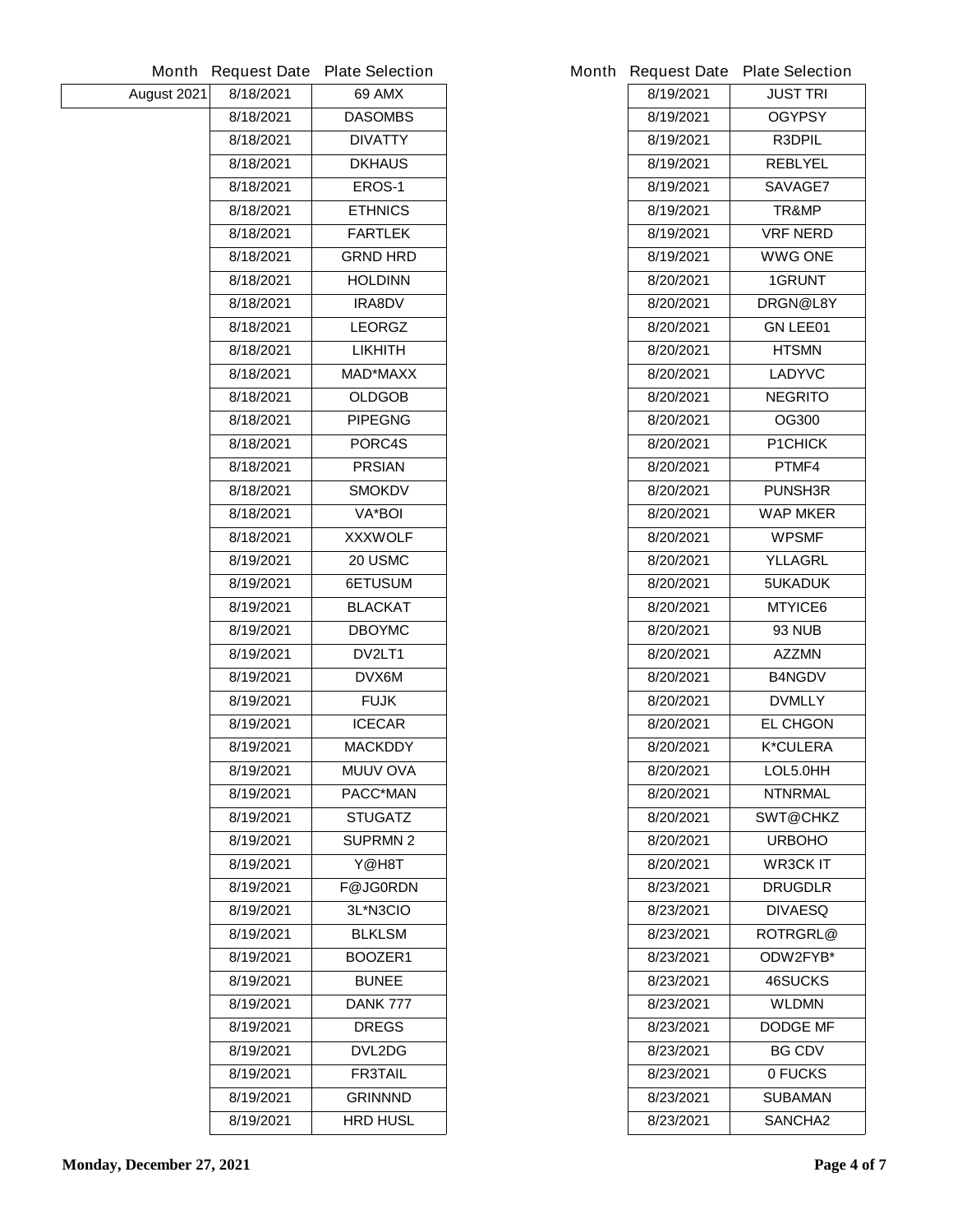|             |           | Month Request Date Plate Selection | <b>Month Request Date</b> | <b>Plate Selection</b> |
|-------------|-----------|------------------------------------|---------------------------|------------------------|
| August 2021 | 8/23/2021 | <b>I@MYGRLS</b>                    | 8/23/2021                 | <b>NNJA&amp;WFE</b>    |
|             | 8/23/2021 | 2SHIITY                            | 8/23/2021                 | <b>COLMENA</b>         |
|             | 8/23/2021 | 69CTEN                             | 8/23/2021                 | NNJA&VET               |
|             | 8/23/2021 | <b>GOGOGRL</b>                     | 8/23/2021                 | <b>MYTWHTY</b>         |
|             | 8/23/2021 | <b>ND OLADY</b>                    | 8/24/2021                 | AC*MAN01               |
|             | 8/23/2021 | <b>MEG MAN</b>                     | 8/24/2021                 | <b>BCHBOYS</b>         |
|             | 8/23/2021 | <b>X*MANS</b>                      | 8/24/2021                 | <b>BGEEK</b>           |
|             | 8/23/2021 | <b>ATFSUCS</b>                     | 8/24/2021                 | <b>BMSMDV</b>          |
|             | 8/23/2021 | <b>OGGMAN</b>                      | 8/24/2021                 | <b>EAT SHI&amp;</b>    |
|             | 8/23/2021 | <b>LATOXCI</b>                     | 8/24/2021                 | <b>FLIBOY</b>          |
|             | 8/23/2021 | CIA-S2                             | 8/24/2021                 | GT@GRL                 |
|             | 8/23/2021 | <b>DSMF2</b>                       | 8/24/2021                 | <b>HELKAT8</b>         |
|             | 8/23/2021 | <b>DSMF1</b>                       | 8/24/2021                 | <b>IT DUDE</b>         |
|             | 8/23/2021 | <b>DAYYUM</b>                      | 8/24/2021                 | <b>L8RHATR</b>         |
|             | 8/23/2021 | *CHUBZ*                            | 8/24/2021                 | <b>LATOXIC</b>         |
|             | 8/23/2021 | <b>BAB1DV</b>                      | 8/24/2021                 | <b>M0B86</b>           |
|             | 8/23/2021 | <b>SHE SURE</b>                    | 8/24/2021                 | <b>MROMAN</b>          |
|             | 8/23/2021 | <b>MOO&amp;BOYS</b>                | 8/24/2021                 | <b>MSDIVA</b>          |
|             | 8/23/2021 | <b>JJX&amp;DV1</b>                 | 8/24/2021                 | <b>RACKMAN</b>         |
|             | 8/23/2021 | <b>F4T8OY</b>                      | 8/24/2021                 | <b>SHRP GRL</b>        |
|             | 8/23/2021 | <b>HELHOND</b>                     | 8/24/2021                 | <b>TRTLGRL</b>         |
|             | 8/23/2021 | 4GRLDAD                            | 8/24/2021                 | <b>VALYGRL@</b>        |
|             | 8/23/2021 | SANCHA1                            | 8/24/2021                 | 64 GAL                 |
|             | 8/23/2021 | <b>MANIB@SS</b>                    | 8/24/2021                 | 2DR HOE                |
|             | 8/23/2021 | <b>5.0 KODE</b>                    | 8/24/2021                 | 10HRAH                 |
|             | 8/23/2021 | <b>P*ISON</b>                      | 8/24/2021                 | <b>ATXTA</b>           |
|             | 8/23/2021 | <b>CHINOH</b>                      | 8/24/2021                 | BON3Z                  |
|             | 8/23/2021 | <b>SAWGNR</b>                      | 8/24/2021                 | <b>GRKTXAN</b>         |
|             | 8/23/2021 | S7C*EM                             | 8/24/2021                 | <b>GRNCH</b>           |
|             | 8/23/2021 | JP3ARL7                            | 8/24/2021                 | <b>LIMP DAK</b>        |
|             | 8/23/2021 | <b>JIP*C</b>                       | 8/24/2021                 | <b>MAST3R</b>          |
|             | 8/23/2021 | <b>GRNDN</b>                       | 8/24/2021                 | <b>MASTRH</b>          |
|             | 8/23/2021 | <b>MUEVET3</b>                     | 8/24/2021                 | <b>MRDRINO</b>         |
|             | 8/23/2021 | GAPPD@YU                           | 8/24/2021                 | <b>POLLOCK</b>         |
|             | 8/23/2021 | <b>GAP</b>                         | 8/24/2021                 | <b>SLANGN</b>          |
|             | 8/23/2021 | <b>TOSICA</b>                      | 8/25/2021                 | <b>BDN SUKS</b>        |
|             | 8/23/2021 | <b>SHABBY</b>                      | 8/25/2021                 | <b>BSSL3DY</b>         |
|             | 8/23/2021 | <b>SALTTY</b>                      | 8/25/2021                 | <b>CHIEF KJ</b>        |
|             | 8/23/2021 | <b>GOTGAP</b>                      | 8/25/2021                 | <b>CLVR GRL</b>        |
|             | 8/23/2021 | <b>STNKI</b>                       | 8/25/2021                 | <b>DEPOMAN</b>         |
|             | 8/23/2021 | <b>WT@KNGT</b>                     | 8/25/2021                 | <b>DVGAL5</b>          |
|             | 8/23/2021 | <b>BUUJEE</b>                      | 8/25/2021                 | <b>HER TOY2</b>        |
|             | 8/23/2021 | <b>HUSCLE</b>                      | 8/25/2021                 | <b>INS*GUY</b>         |
|             | 8/23/2021 | <b>WICCKED</b>                     | 8/25/2021                 | <b>MJ9DVM</b>          |
|             | 8/23/2021 | <b>NERDLVR</b>                     | 8/25/2021                 | <b>M-REDRUM</b>        |
|             |           |                                    |                           |                        |

|           | <b>Request Date Plate Selection</b> |
|-----------|-------------------------------------|
| 8/23/2021 | <b>NNJA&amp;WFE</b>                 |
| 8/23/2021 | <b>COLMENA</b>                      |
| 8/23/2021 | <b>NNJA&amp;VET</b>                 |
| 8/23/2021 | <b>MYTWHTY</b>                      |
| 8/24/2021 | AC*MAN01                            |
| 8/24/2021 | <b>BCHBOYS</b>                      |
| 8/24/2021 | <b>BGEEK</b>                        |
| 8/24/2021 | <b>BMSMDV</b>                       |
| 8/24/2021 | <b>EAT SHI&amp;</b>                 |
| 8/24/2021 | <b>FLIBOY</b>                       |
| 8/24/2021 | <b>GT@GRL</b>                       |
| 8/24/2021 | <b>HELKAT8</b>                      |
| 8/24/2021 | <b>IT DUDE</b>                      |
| 8/24/2021 | <b>L8RHATR</b>                      |
| 8/24/2021 | <b>LATOXIC</b>                      |
| 8/24/2021 | <b>MOB 86</b>                       |
| 8/24/2021 | <b>MROMAN</b>                       |
| 8/24/2021 | <b>MSDIVA</b>                       |
| 8/24/2021 | RACKMAN                             |
| 8/24/2021 | <b>SHRP GRL</b>                     |
| 8/24/2021 | TRTLGRL                             |
| 8/24/2021 | <b>VALYGRL@</b>                     |
| 8/24/2021 | 64 GAL                              |
| 8/24/2021 | 2DR HOE                             |
| 8/24/2021 | <b>10HRAH</b>                       |
| 8/24/2021 | ATXTA                               |
| 8/24/2021 | BON3Z                               |
| 8/24/2021 | <b>GRKTXAN</b>                      |
| 8/24/2021 | <b>GRNCH</b>                        |
| 8/24/2021 | <b>LIMP DAK</b>                     |
| 8/24/2021 | <b>MAST3R</b>                       |
| 8/24/2021 | <b>MASTRH</b>                       |
| 8/24/2021 | <b>MRDRINO</b>                      |
| 8/24/2021 | <b>POLLOCK</b>                      |
| 8/24/2021 | <b>SLANGN</b>                       |
| 8/25/2021 | <b>BDN SUKS</b>                     |
| 8/25/2021 | <b>BSSL3DY</b>                      |
| 8/25/2021 | <b>CHIEF KJ</b>                     |
| 8/25/2021 | <b>CLVR GRL</b>                     |
| 8/25/2021 | <b>DEPOMAN</b>                      |
| 8/25/2021 | <b>DVGAL5</b>                       |
| 8/25/2021 | <b>HER TOY2</b>                     |
| 8/25/2021 | <b>INS*GUY</b>                      |
| 8/25/2021 | <b>MJ9DVM</b>                       |
| 8/25/2021 | <b>M-REDRUM</b>                     |
|           |                                     |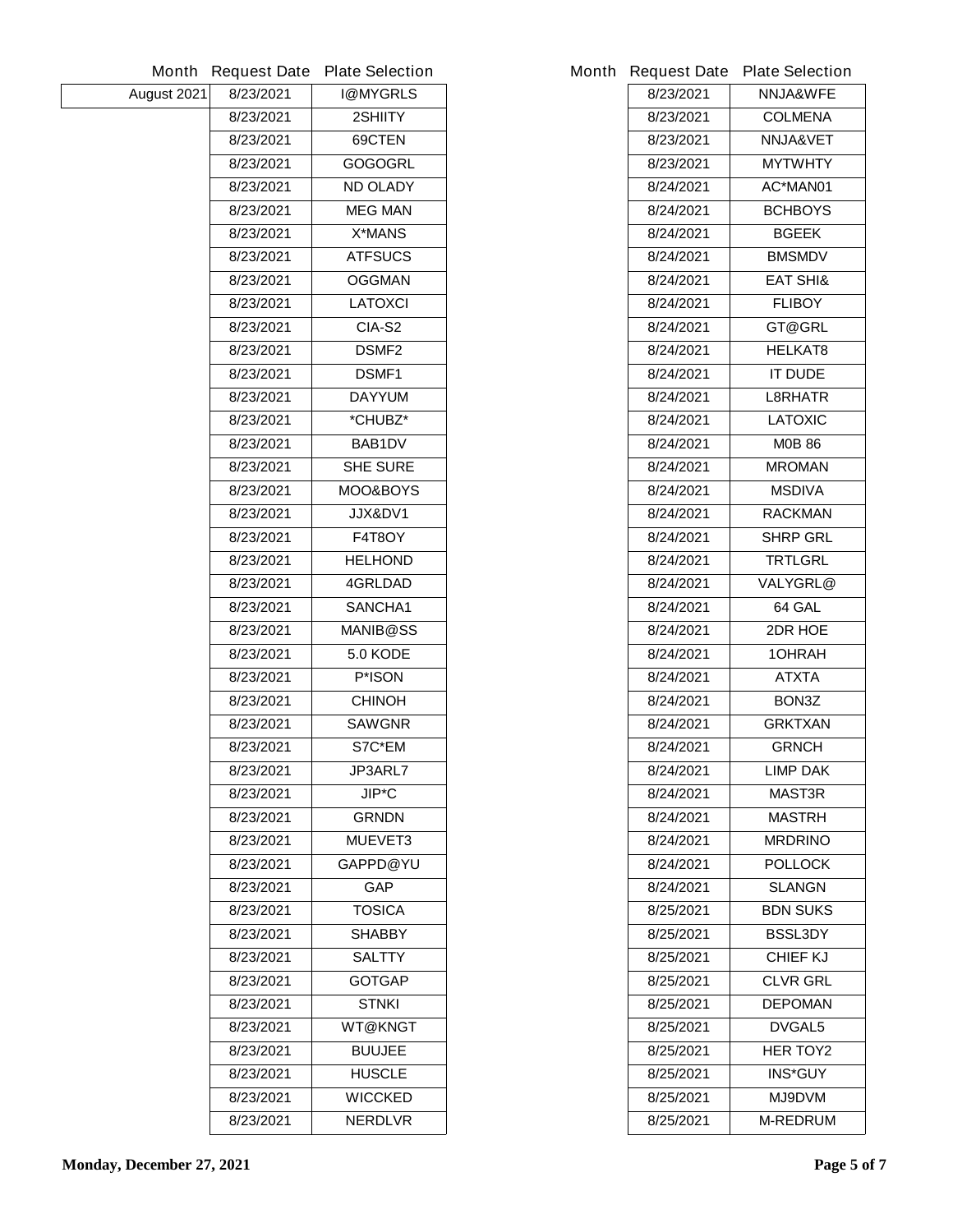|             |           | Month Request Date Plate Selection | <b>Month Request Date</b> | <b>Plate Selection</b> |
|-------------|-----------|------------------------------------|---------------------------|------------------------|
| August 2021 | 8/25/2021 | <b>MYFNWAY</b>                     | 8/26/2021                 | <b>BOSSJP</b>          |
|             | 8/25/2021 | P FKIN R                           | 8/26/2021                 | <b>DTHSLD</b>          |
|             | 8/25/2021 | <b>P FUKN R</b>                    | 8/26/2021                 | DV1MP1                 |
|             | 8/25/2021 | <b>ROC8MAN</b>                     | 8/26/2021                 | DV2MP2                 |
|             | 8/25/2021 | STS&DV                             | 8/26/2021                 | <b>DVSXYB</b>          |
|             | 8/25/2021 | <b>TOXIKAA</b>                     | 8/26/2021                 | <b>FKNHLL</b>          |
|             | 8/25/2021 | <b>USMC SFI</b>                    | 8/26/2021                 | <b>FORCM</b>           |
|             | 8/25/2021 | <b>HIS 58</b>                      | 8/26/2021                 | <b>GETGWN</b>          |
|             | 8/25/2021 | <b>C8KLLR</b>                      | 8/26/2021                 | <b>HOTWRX1</b>         |
|             | 8/25/2021 | <b>OHGSTA</b>                      | 8/26/2021                 | <b>MLPVATO</b>         |
|             | 8/25/2021 | 1SISSY                             | 8/26/2021                 | <b>PRMLVBS</b>         |
|             | 8/25/2021 | 0GPOPS                             | 8/26/2021                 | <b>TEXHIS</b>          |
|             | 8/25/2021 | 59CUMNZ                            | 8/26/2021                 | <b>VENOM-SS</b>        |
|             | 8/25/2021 | A5AVAGE                            | 8/27/2021                 | <b>AZN@GURL</b>        |
|             | 8/25/2021 | <b>DRVPSY</b>                      | 8/27/2021                 | <b>BAD DUDE</b>        |
|             | 8/25/2021 | E4T*DU5T                           | 8/27/2021                 | <b>BLAK&amp;CEO</b>    |
|             | 8/25/2021 | <b>HI GAY</b>                      | 8/27/2021                 | <b>BLKGEN5</b>         |
|             | 8/25/2021 | <b>JPBROWN</b>                     | 8/27/2021                 | <b>BOUJI@</b>          |
|             | 8/25/2021 | <b>LOCOLES</b>                     | 8/27/2021                 | <b>DEW ME</b>          |
|             | 8/25/2021 | <b>MAD 20</b>                      | 8/27/2021                 | DV-MF1                 |
|             | 8/25/2021 | <b>SACVET</b>                      | 8/27/2021                 | MALO 69                |
|             | 8/25/2021 | <b>SPLD*MLF</b>                    | 8/27/2021                 | <b>MS*DVS</b>          |
|             | 8/25/2021 | <b>SVG BULL</b>                    | 8/27/2021                 | <b>NB GIRL</b>         |
|             | 8/25/2021 | <b>SW3ATY</b>                      | 8/27/2021                 | <b>SPD@DMUN</b>        |
|             | 8/26/2021 | <b>1GRENGO</b>                     | 8/27/2021                 | <b>TOXICC</b>          |
|             | 8/26/2021 | 63BOY                              | 8/27/2021                 | <b>TURD BRD</b>        |
|             | 8/26/2021 | ARMY 09                            | 8/27/2021                 | UTSUX9                 |
|             | 8/26/2021 | <b>BATTMAN</b>                     | 8/27/2021                 | <b>UVUAF</b>           |
|             | 8/26/2021 | <b>BKBTTY</b>                      | 8/27/2021                 | <b>VICKMAN@</b>        |
|             | 8/26/2021 | <b>CODE-GUY</b>                    | 8/27/2021                 | %DVIUS                 |
|             | 8/26/2021 | <b>H8UA11</b>                      | 8/27/2021                 | 5THMEB                 |
|             | 8/26/2021 | <b>HE SAVES</b>                    | 8/27/2021                 | 99PCTR                 |
|             | 8/26/2021 | <b>ILY BTCH</b>                    | 8/27/2021                 | <b>BOOSHIE</b>         |
|             | 8/26/2021 | LADY T3                            | 8/27/2021                 | <b>BTTLWGN</b>         |
|             | 8/26/2021 | LADY@RAM                           | 8/27/2021                 | <b>DVCRYP</b>          |
|             | 8/26/2021 | MAYH3M5                            | 8/27/2021                 | G0H888                 |
|             | 8/26/2021 | MAYH3M6                            | 8/27/2021                 | <b>GOAN GIT</b>        |
|             | 8/26/2021 | <b>PORN-SHA</b>                    | 8/27/2021                 | GR8SH4G                |
|             | 8/26/2021 | SPRMN@1                            | 8/27/2021                 | <b>GRL Z0E</b>         |
|             | 8/26/2021 | UR2SLOW                            | 8/27/2021                 | <b>IPUNISH</b>         |
|             | 8/26/2021 | <b>WNDRBOY</b>                     | 8/27/2021                 | <b>JPBEEP</b>          |
|             | 8/26/2021 | @IGBO@                             | 8/27/2021                 | <b>KOOKEE</b>          |
|             | 8/26/2021 | <b>AFK FTW</b>                     | 8/27/2021                 | L4*OSTIA               |
|             | 8/26/2021 | ANR*K3Y                            | 8/27/2021                 | <b>MAJ*5439</b>        |
|             | 8/26/2021 | <b>BIG MNKY</b>                    | 8/27/2021                 | <b>MYROACH</b>         |
|             |           |                                    |                           |                        |

| 8/26/2021<br><b>BOSSJP</b><br>8/26/2021<br><b>DTHSLD</b><br>8/26/2021<br>DV1MP1<br>8/26/2021<br>DV2MP2<br><b>DVSXYB</b><br>8/26/2021<br>8/26/2021<br><b>FKNHLL</b><br><b>FORCM</b><br>8/26/2021<br><b>GETGWN</b><br>8/26/2021<br>8/26/2021<br><b>HOTWRX1</b><br><b>MLPVATO</b><br>8/26/2021<br><b>PRMLVBS</b><br>8/26/2021<br>8/26/2021<br>TEXHIS<br><b>VENOM-SS</b><br>8/26/2021<br>8/27/2021<br><b>AZN@GURL</b><br>8/27/2021<br><b>BAD DUDE</b><br><b>BLAK&amp;CEO</b><br>8/27/2021<br><b>BLKGEN5</b><br>8/27/2021<br>8/27/2021<br><b>BOUJI@</b><br><b>DEW ME</b><br>8/27/2021<br><b>DV-MF1</b><br>8/27/2021<br><b>MALO 69</b><br>8/27/2021<br><b>MS*DVS</b><br>8/27/2021<br>8/27/2021<br><b>NB GIRL</b><br>8/27/2021<br><b>SPD@DMUN</b><br>8/27/2021<br>TOXICC<br>8/27/2021<br><b>TURD BRD</b><br>8/27/2021<br><b>UTSUX9</b><br><b>UVUAF</b><br>8/27/2021 |
|--------------------------------------------------------------------------------------------------------------------------------------------------------------------------------------------------------------------------------------------------------------------------------------------------------------------------------------------------------------------------------------------------------------------------------------------------------------------------------------------------------------------------------------------------------------------------------------------------------------------------------------------------------------------------------------------------------------------------------------------------------------------------------------------------------------------------------------------------------------|
|                                                                                                                                                                                                                                                                                                                                                                                                                                                                                                                                                                                                                                                                                                                                                                                                                                                              |
|                                                                                                                                                                                                                                                                                                                                                                                                                                                                                                                                                                                                                                                                                                                                                                                                                                                              |
|                                                                                                                                                                                                                                                                                                                                                                                                                                                                                                                                                                                                                                                                                                                                                                                                                                                              |
|                                                                                                                                                                                                                                                                                                                                                                                                                                                                                                                                                                                                                                                                                                                                                                                                                                                              |
|                                                                                                                                                                                                                                                                                                                                                                                                                                                                                                                                                                                                                                                                                                                                                                                                                                                              |
|                                                                                                                                                                                                                                                                                                                                                                                                                                                                                                                                                                                                                                                                                                                                                                                                                                                              |
|                                                                                                                                                                                                                                                                                                                                                                                                                                                                                                                                                                                                                                                                                                                                                                                                                                                              |
|                                                                                                                                                                                                                                                                                                                                                                                                                                                                                                                                                                                                                                                                                                                                                                                                                                                              |
|                                                                                                                                                                                                                                                                                                                                                                                                                                                                                                                                                                                                                                                                                                                                                                                                                                                              |
|                                                                                                                                                                                                                                                                                                                                                                                                                                                                                                                                                                                                                                                                                                                                                                                                                                                              |
|                                                                                                                                                                                                                                                                                                                                                                                                                                                                                                                                                                                                                                                                                                                                                                                                                                                              |
|                                                                                                                                                                                                                                                                                                                                                                                                                                                                                                                                                                                                                                                                                                                                                                                                                                                              |
|                                                                                                                                                                                                                                                                                                                                                                                                                                                                                                                                                                                                                                                                                                                                                                                                                                                              |
|                                                                                                                                                                                                                                                                                                                                                                                                                                                                                                                                                                                                                                                                                                                                                                                                                                                              |
|                                                                                                                                                                                                                                                                                                                                                                                                                                                                                                                                                                                                                                                                                                                                                                                                                                                              |
|                                                                                                                                                                                                                                                                                                                                                                                                                                                                                                                                                                                                                                                                                                                                                                                                                                                              |
|                                                                                                                                                                                                                                                                                                                                                                                                                                                                                                                                                                                                                                                                                                                                                                                                                                                              |
|                                                                                                                                                                                                                                                                                                                                                                                                                                                                                                                                                                                                                                                                                                                                                                                                                                                              |
|                                                                                                                                                                                                                                                                                                                                                                                                                                                                                                                                                                                                                                                                                                                                                                                                                                                              |
|                                                                                                                                                                                                                                                                                                                                                                                                                                                                                                                                                                                                                                                                                                                                                                                                                                                              |
|                                                                                                                                                                                                                                                                                                                                                                                                                                                                                                                                                                                                                                                                                                                                                                                                                                                              |
|                                                                                                                                                                                                                                                                                                                                                                                                                                                                                                                                                                                                                                                                                                                                                                                                                                                              |
|                                                                                                                                                                                                                                                                                                                                                                                                                                                                                                                                                                                                                                                                                                                                                                                                                                                              |
|                                                                                                                                                                                                                                                                                                                                                                                                                                                                                                                                                                                                                                                                                                                                                                                                                                                              |
|                                                                                                                                                                                                                                                                                                                                                                                                                                                                                                                                                                                                                                                                                                                                                                                                                                                              |
|                                                                                                                                                                                                                                                                                                                                                                                                                                                                                                                                                                                                                                                                                                                                                                                                                                                              |
|                                                                                                                                                                                                                                                                                                                                                                                                                                                                                                                                                                                                                                                                                                                                                                                                                                                              |
|                                                                                                                                                                                                                                                                                                                                                                                                                                                                                                                                                                                                                                                                                                                                                                                                                                                              |
| <b>VICKMAN@</b><br>8/27/2021                                                                                                                                                                                                                                                                                                                                                                                                                                                                                                                                                                                                                                                                                                                                                                                                                                 |
| %DVIUS<br>8/27/2021                                                                                                                                                                                                                                                                                                                                                                                                                                                                                                                                                                                                                                                                                                                                                                                                                                          |
| 8/27/2021<br><b>5THMEB</b>                                                                                                                                                                                                                                                                                                                                                                                                                                                                                                                                                                                                                                                                                                                                                                                                                                   |
| 99PCTR<br>8/27/2021                                                                                                                                                                                                                                                                                                                                                                                                                                                                                                                                                                                                                                                                                                                                                                                                                                          |
| 8/27/2021<br><b>BOOSHIE</b>                                                                                                                                                                                                                                                                                                                                                                                                                                                                                                                                                                                                                                                                                                                                                                                                                                  |
| <b>BTTLWGN</b><br>8/27/2021                                                                                                                                                                                                                                                                                                                                                                                                                                                                                                                                                                                                                                                                                                                                                                                                                                  |
| <b>DVCRYP</b><br>8/27/2021                                                                                                                                                                                                                                                                                                                                                                                                                                                                                                                                                                                                                                                                                                                                                                                                                                   |
| 8/27/2021<br>G0H888                                                                                                                                                                                                                                                                                                                                                                                                                                                                                                                                                                                                                                                                                                                                                                                                                                          |
| 8/27/2021<br>GOAN GIT                                                                                                                                                                                                                                                                                                                                                                                                                                                                                                                                                                                                                                                                                                                                                                                                                                        |
| 8/27/2021<br>GR8SH4G                                                                                                                                                                                                                                                                                                                                                                                                                                                                                                                                                                                                                                                                                                                                                                                                                                         |
| 8/27/2021<br><b>GRL Z0E</b>                                                                                                                                                                                                                                                                                                                                                                                                                                                                                                                                                                                                                                                                                                                                                                                                                                  |
| 8/27/2021<br>IPUNISH                                                                                                                                                                                                                                                                                                                                                                                                                                                                                                                                                                                                                                                                                                                                                                                                                                         |
| 8/27/2021<br>JPBEEP                                                                                                                                                                                                                                                                                                                                                                                                                                                                                                                                                                                                                                                                                                                                                                                                                                          |
| 8/27/2021<br><b>KOOKEE</b>                                                                                                                                                                                                                                                                                                                                                                                                                                                                                                                                                                                                                                                                                                                                                                                                                                   |
| 8/27/2021<br>L4*OSTIA                                                                                                                                                                                                                                                                                                                                                                                                                                                                                                                                                                                                                                                                                                                                                                                                                                        |
| 8/27/2021<br><b>MAJ*5439</b>                                                                                                                                                                                                                                                                                                                                                                                                                                                                                                                                                                                                                                                                                                                                                                                                                                 |
| 8/27/2021<br><b>MYROACH</b>                                                                                                                                                                                                                                                                                                                                                                                                                                                                                                                                                                                                                                                                                                                                                                                                                                  |